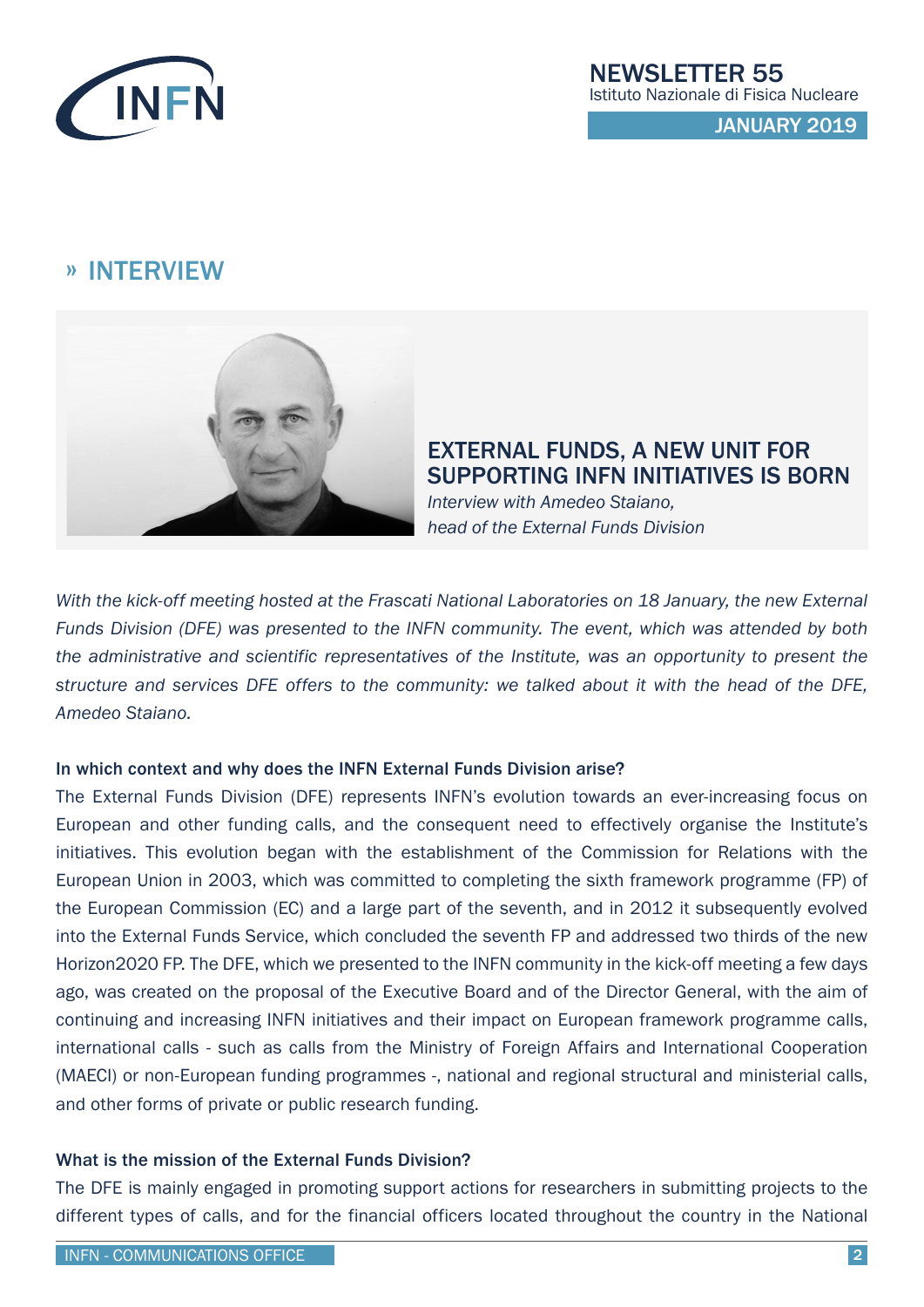

## » INTERVIEW

Laboratories and in the Divisions, both in project management and reporting as well as in 1st and 2nd level audits. Design and project administrative management support constitute the two organisational pillars of the DFE, and they represent the two essential activities for effectively raising research funds from external sources. Moreover, in design support, besides drafting, there is another important front of activity: monitoring the calls defined in the new FPs of the European Commission (Horizon Europe that will start in 2021), and of the national and regional calls coming from partnership agreements, as well as their coordination with the scientific and technological research of the Institute, together with an important preventive activity during call negotiation.

### How is the External Funds Division structured and organised?

We have proposed the organisation of the DFE following three guidelines. Firstly, continuity of action of the service compared to that done previously, thanks to the commitment of the personnel trained in the former External Funds Service, acquiring over the years the required skills. Secondly, the connection with the sites distributed throughout the country: unlike many departments and offices of Central Administration (CA), it includes personnel belonging to all the structures and operates as a network, in synergy and in close contact with the peripheral units. Thirdly, a clear identification of the roles, skills and perimeters of activity of the units that constitute the DFE. In some Divisions and in all National Laboratories there are local external funds services and it is essential to discuss and collaborate with them, ensuring the necessary support at the central level. The presence of representatives of some of these local services in the DFE is crucial in creating these relationships, as well as for the natural sharing of the many skills acquired at the local level.

More specifically, the DFE structure envisages a cross-sectional service, the Rules, Tools and Training Service, headed by Sabina Pellizzoni, who has the task of formalising common rules and good practices and ensuring their dissemination, building and managing the necessary IT procedures. In parallel, it deals with the training of the personnel of the DFE and of the peripheral structures that deals with external funds. Then, as already mentioned, the DFE has two sub-units: Project Management and Design. Project management and reporting, which is managed by the Project Management service, headed by Sabrina Argentati, coordinates the reporting of all projects related to external funds assigned to the Institute, defining the procedures, providing support to proponents in the pre-assignment and post-assignment of the call, and guaranteeing communication, in particular with Central Administration. This service is divided into two offices, according to the type of project: the International Project Management Office, headed by Simona Petronici, and the National and Regional Project Management Office, headed by Danila Bortot, who liaise directly to the network of financial officers distributed throughout the country.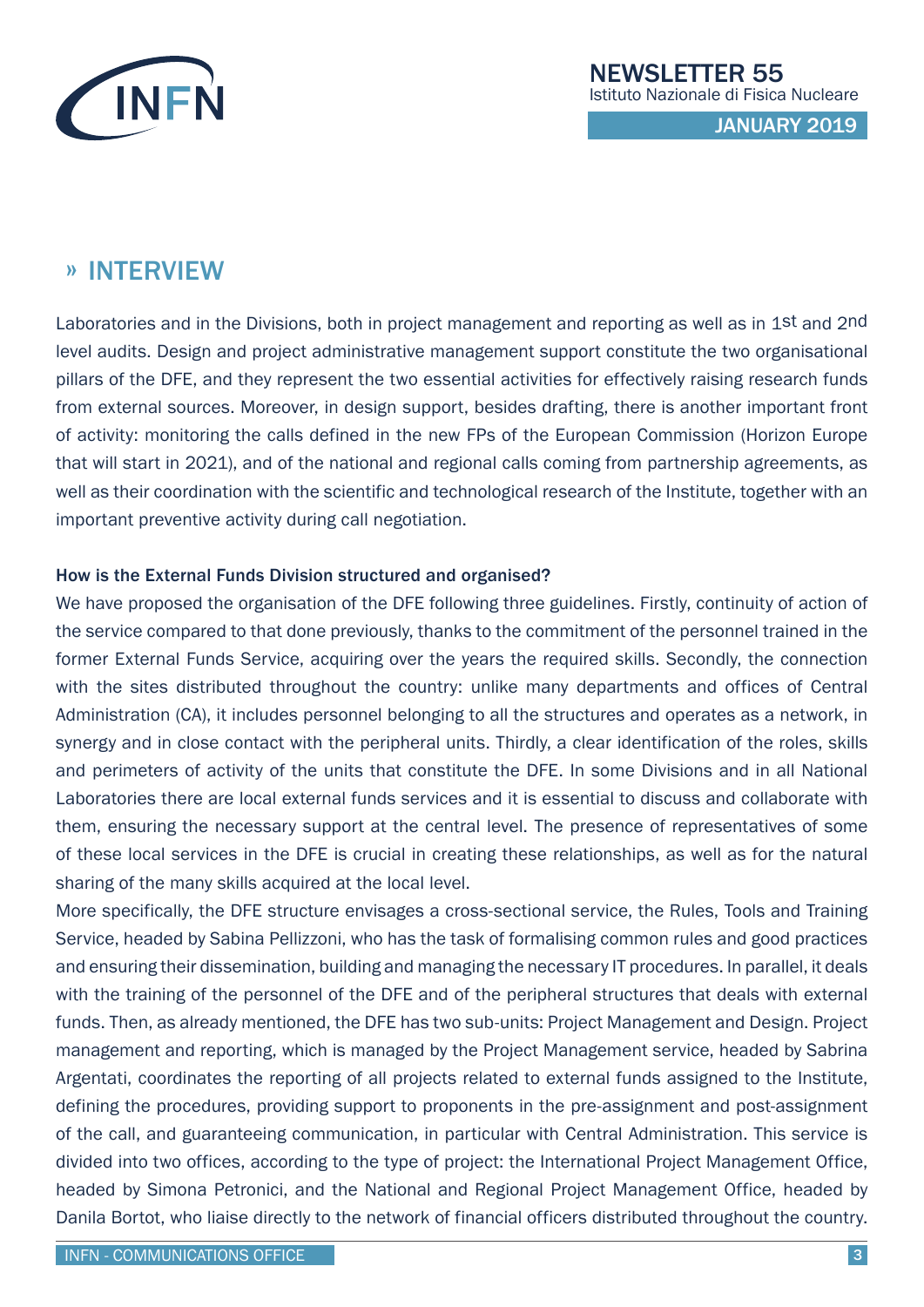

## » INTERVIEW

The second sub-unit, Design, is divided into two services: International Call Design, headed by Alessia D'Orazio, and National and Regional Call Design, headed by Franca Masciulli. These services are separate because, unlike university departments that operate on a regional basis, the INFN operates throughout the country, and the National and Regional Call Design service must necessarily be active not only at the central level with Ministries, but also with the regional institutions through local structures and departments. The International Call Design service coordinates two offices that are separated based on the call types of the European framework programmes: the Research of Excellence Office, headed by Veronica Valsecchi, takes care of the design and support of individual bottom-up and researcher mobility programmes (ERC, FET, MSCA, etc.). While the Collaborative Research Office, headed by D'Orazio, follows the design and support of collaborative research programmes, thematic networks, research infrastructure networks and monitoring of the call negotiation phase, also at the INFN office in Brussels. Particular attention is dedicated, across the board, to communication and dissemination services that Manuela Schisani oversees.

### In carrying out your work, with whom will you find yourself working more closely?

Due to its purpose and its operational cross-sectionality, the DFE will closely collaborate with many INFN services and structures: from the management to many CA departments, from structure administrations to the National Commissions and other Committees, such as the Committee for the Coordination of Scientific Computing, the Computing and Networks Commission, the National Technology Transfer Commission, which has particular relevance and with which skills and commitments are shared, the Committee for the Coordination of the "Third Mission" and the Communications Office. But we will also collaborate extensively with structures outside the INFN, such as the European Commission, the Ministries, mainly the Ministry of Education, Universities and Research (MIUR) and the Ministry of Foreign Affairs and International Cooperation, the Regions and, more generally, with other public research organisations, with private bodies and with the business world.

### Which are the main challenges that you will have to face and your primary objectives?

The INFN has decided to invest in this initiative, also by introducing new personnel in order to strengthen and extend the scope of activity of the service. The structure, with a new division of roles, has not had a settling in and running in period because we had to immediately start the operational phase. This was perhaps the first challenge we had to face: the first 2nd level audit for three MSCA-RISE projects came less than two months after the establishment of the DFE.

The priorities of the interventions were defined during our weekly meetings, and working groups were